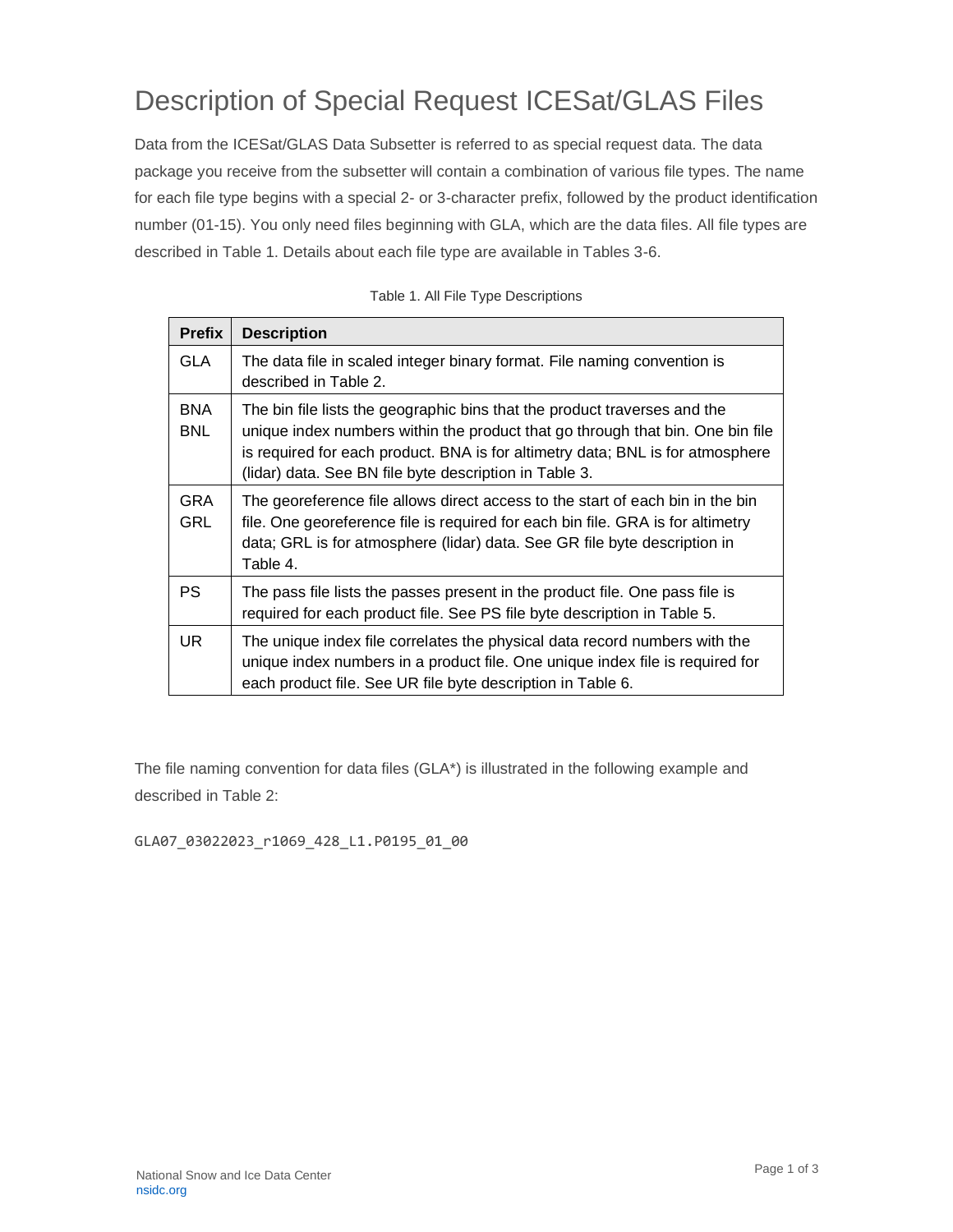## Table 2. GLA Data File Naming Convention

| <b>LA07</b> | Product ID                                                                                                                |
|-------------|---------------------------------------------------------------------------------------------------------------------------|
| 03022023    | Date (yymmddhh) of the beginning of the first granule that is used to create the<br>subset                                |
| r1069       | Special request number (r indicates this is a special request)                                                            |
| 428         | YXX release number<br>See ICESat/GLAS YXX Release Numbers for more information about the<br>release number in file names. |
| L1          | Laser identifier (laser 1 in this example)                                                                                |
| P0195       | Unique product set ID number                                                                                              |
| 01          | "Part number" of file so multiple files can be created if a single file will exceed<br>the 2 GB file size limit           |
| 00          | Version of this file (starting with 00)                                                                                   |

## Table 3. Bin Table (BN) File Type Descriptions

| <b>Bytes</b> | Type of<br>variable | <b>Description</b>                                                             |
|--------------|---------------------|--------------------------------------------------------------------------------|
| $1 - 4$      | l*4                 | Georeference bin number                                                        |
| $5 - 15$     | Char*11             | Pass ID (prkkccctttt)                                                          |
| 16           | Char <sup>*</sup> 1 | Spare byte so next integer will start on 4 byte boundary                       |
| $17 - 20$    | l*4                 | Unique record index of first record on this pass that<br>traverses this bin    |
| $21 - 24$    | l*4                 | Unique record index of the last record on this pass that<br>traverses this bin |

## Table 4. Georeference Table (GR) File Type Description

| <b>Bytes</b> | Type of<br>variable | <b>Description</b>                                                 |
|--------------|---------------------|--------------------------------------------------------------------|
| $1 - 4$      | $\mathsf{I}^*4$     | Georeference bin number                                            |
| $5 - 8$      | 1*4                 | Beginning data record number within the bin/ table for this<br>bin |
| $9 - 12$     | l*4                 | Ending data record number within the bin table for this bin        |